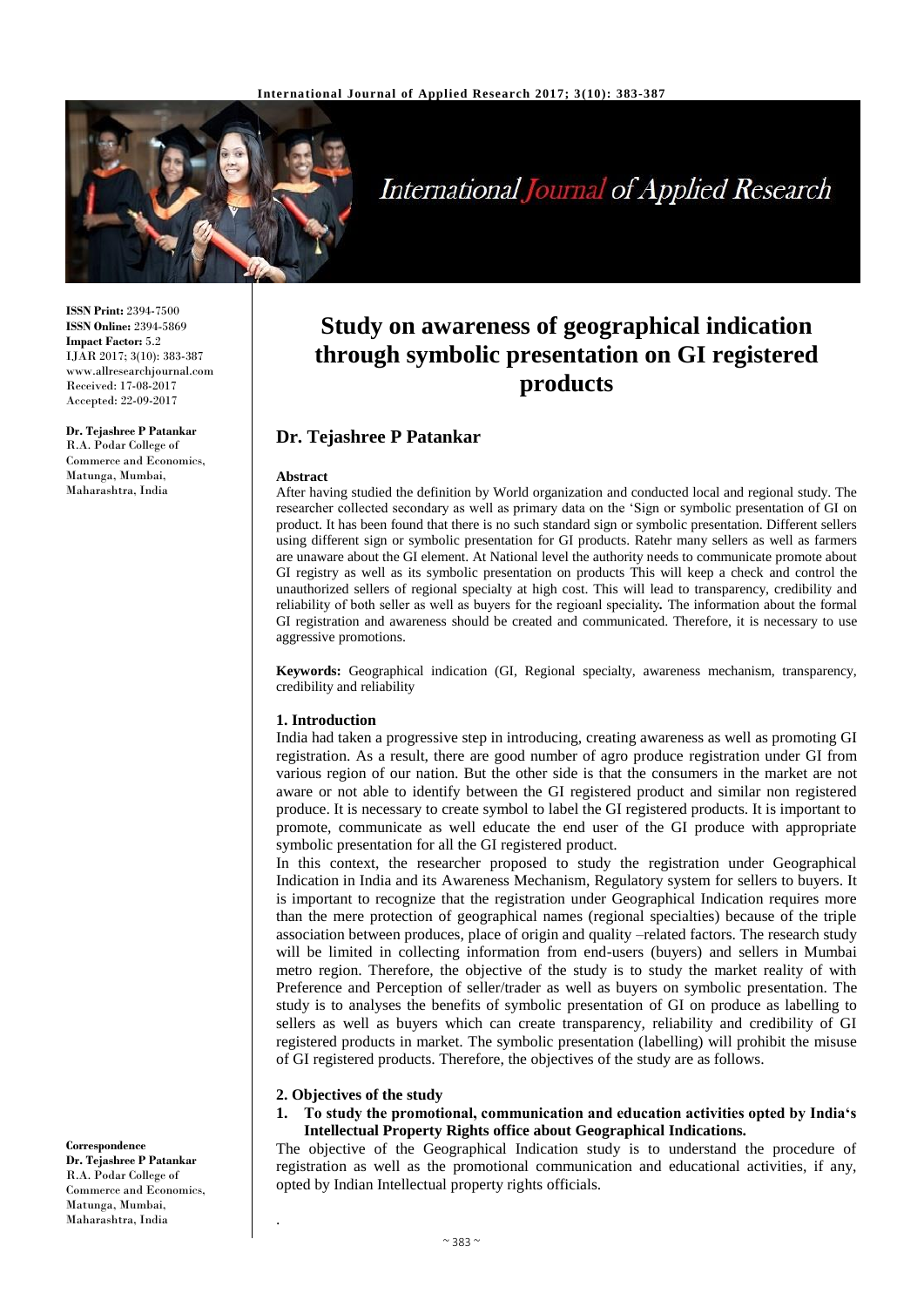# **2. To examine the misuse and prohibit sellers, merchants from using the Regional Specialty.**

The researcher wishes to study the control mechanism on misuse of regional specialty name during the sale.

### **3. Research methodology**

#### **Sample Frame**

The Mumbai is one of the big markets for silk, which makes its universe very big. Therefore, stratified random sampling method will be used for data collection. Stratified random sampling will be used to select respondents for the study from Mumbai metro. The selected sample size framework below:

#### **The sample size of the respondent from Mumbai metro is as follow**s:

**Table 1:** Sellers includes Wholesaler, Semi-wholesaler, Retailers and Buyers in Mumbai metro.

| Sr. No. | <b>Geographical Area</b> | <b>Sellers</b> | <b>Buvers</b> | <b>Total</b> |
|---------|--------------------------|----------------|---------------|--------------|
|         | Central Line             | 35             | 100           | 135          |
|         | <b>Western Line</b>      | 30             | 100           | 130          |
|         | Harbour Line             | 22             | 100           | 122          |
|         |                          |                | Total         | 387          |

#### **4. Graphical presentation on the data collected through survey and its interpretation 1.8 GI symbol will benefit the sellers and buyers**

**Table 2:** GI symbol will benefit the sellers and buyers

|           |                                 | <b>No. of Respondents</b> | Yes | No |
|-----------|---------------------------------|---------------------------|-----|----|
|           | Seller' Central zone'           |                           |     | 30 |
| GI Symbol | Seller' Western zone            | .53                       | 133 | 20 |
|           | Seller' harbor zone             | 54                        | 49  |    |
|           | <b>Total Buyers respondents</b> |                           | 87  |    |
|           | Total                           | 387                       |     |    |



**Chart 1:** GI symbol will benefit the sellers and buyers

The table 1.1*(*d*)* and Chart 1.1*(*d*)* indicates GI symbol will benefit the sellers as well as buyers. The researcher intension of this minor researcher is to get the response on whether the buyers or sellers are aware about this element of TRIPS ie. GI which is implemented in year 1999 with legal protection through WTO . And this element is beneficial to the global farmers, articians and producer of regional agro products and produces. India is more in agro production there fore awareness and registration of the agroproduce under GI element should be mandatory. As to know the details the researcher made a study in Mumbai region as this is biggest market for the all the products in India. As such the gap between Farmer/ Artician to acutal buyer there is a long distance supply chain. To get the approriate responses the researche first studied the demographic profile of buyers, Buyers and Sellers awareness. Further took their opinon on GI symbol. The analysis indicates that out of 387 all most all the Buyers and Sellers from the zones responses to have GI standard world reconginsed Symbol on the GI registered product. The intenstion of this study was to get the right information on which the protection of actual farmer or articitian interest and benefits are depended. As there are many unauthorised sellers on silk apparels. As per the review of literature,there are may GI symbol on different products by different country or company. But to make it to the interet and protection of authorised GI registered product,according to research there should be Standard world GI symbol should be labelled on the GI registered products in any country.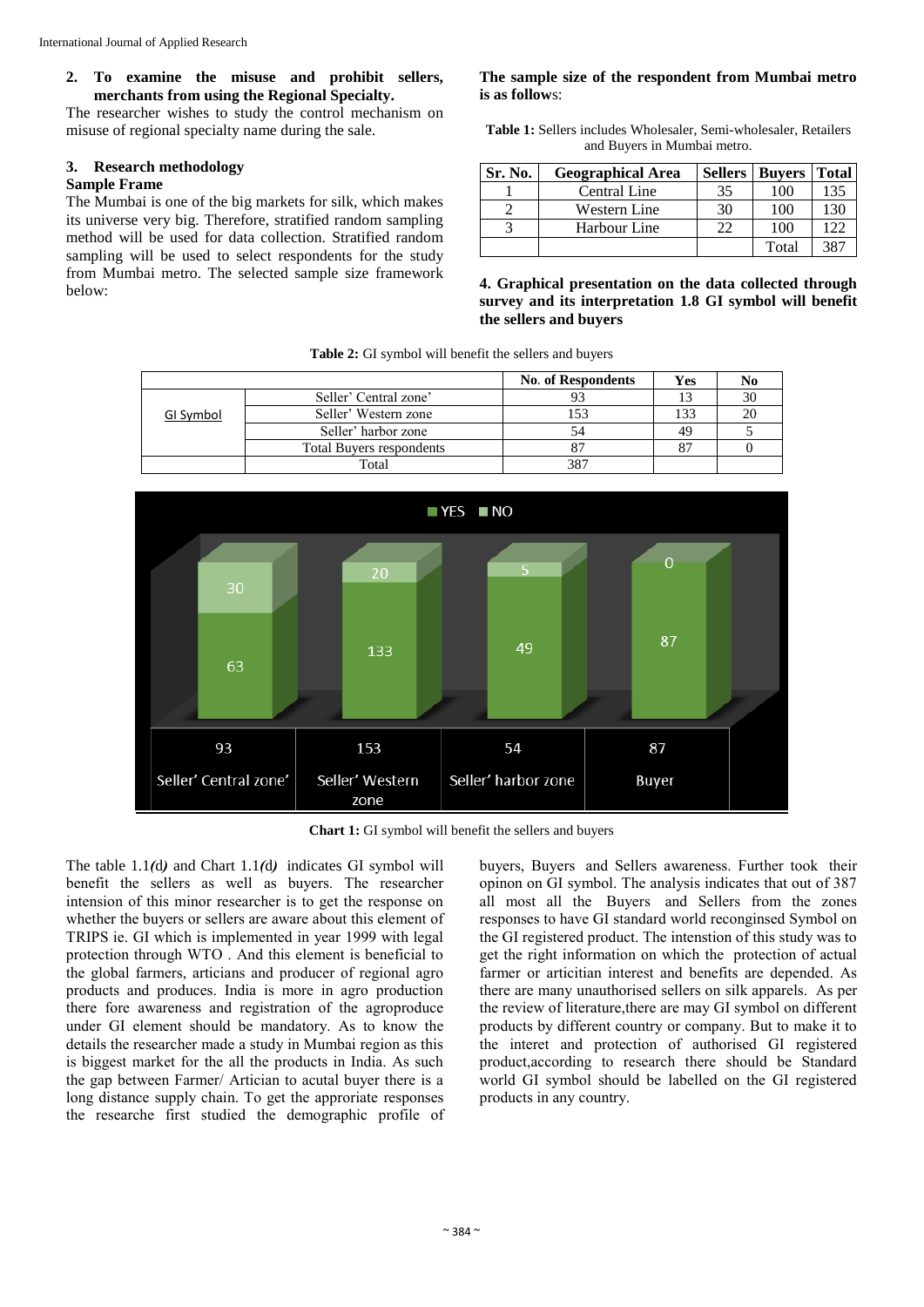| Sr. no. | <b>Perception</b>                                             |                            | <b>Silk Apparels</b> |                  |  |
|---------|---------------------------------------------------------------|----------------------------|----------------------|------------------|--|
|         | <b>Sellers / Buvers</b>                                       |                            |                      |                  |  |
|         | Transparency                                                  | <b>Highly Satisfactory</b> | Satisfactory         | Not Satisfactory |  |
| ◠       | Reliability                                                   | High                       | Moderate             | Poor             |  |
| $\sim$  | Credibility                                                   | High                       | Moderate             | Low              |  |
|         | <b>Preference</b>                                             |                            | <b>Silk Apparels</b> |                  |  |
|         | GI registered products or any products                        | <b>Highly Satisfactory</b> | Satisfactory         | Not Satisfactory |  |
| $\sim$  | Was the GI registration is protecting the interest of Farmers | High                       | Moderate             | Poor             |  |
| ◠       | GI symbolic product would be preffered                        | High                       | Moderate             | Low              |  |

|  |  | Table 3: GI symbol Perception and Preference |  |  |
|--|--|----------------------------------------------|--|--|
|--|--|----------------------------------------------|--|--|

#### **1.10 Media for communication**

All the respondents are in the view that just like popular silk mark label in India on all the Silk Apparels. Even GI awareness or GI standard symbol should be introduced through proper mechanism. The analyses this view, the questionnaire was framed to get the responses. The responses are :



**Fig 2:** Media communication

From the graph 7.7 on Media for Communication, It indicates that no media either on national level or international level is communicating about GI sign or GI mark products or registration of goods under GI to protect the interest of our own rural artician /farmer/producer/. This indicates that there is no authorized provision for GI registered product made which can be tool to identify its authentication.

# **5 Testing of hypotheses of the study**

The hypotheses framed to get authentic responses of the prospective Buyers and Sellers of GI registered Kancheepuram silk apparels in Mumbai metro region. The survey responses indicated that there should be Standard GI symbol and mandatory GI registration of regional product to protect the interest of authorized sellers. This study is one from the view point of Buyers (Actual and prospective) and other from the Sellers*.* It was imperative to include Buyers based on classification of their age, income and education*.* The responses were gathered through questionnaires through personal (Field –survey) as well as on*-*line survey*.* To give

a proper direction to this study, the following hypotheses have been framed and tested*:*

#### **H2- Buyer's awareness mechanism of Geographical Indication of silk apparel is compulsory through appropriate medium.**

The above hypothesis was formulated to analysis the awareness mechanism of Geographical Indication of silk Apparels that whether it should be compulsory through appropriate medium to avoid the duplication.

# **Ho- Buyer's awareness mechanism of Geographical Indication of silk apparel is not compulsory through appropriate medium.**

The researcher wanted to analysis that why there is no compulsory mechanism to create awareness about the registered geographical Indication.

**Testing of Hypothesis:** Chi*-*Square Test is used to find out the dependency */* independency of two variables [1] *.* In H2 of silk apparel Awareness mechanism dependent. The responses have been represented in the following Table no*.*1.7 *.*This study is undertaken to know the Buyers and Sellers Awareness Mechanism of GI registered Silk Apparel (Kanchipuram Silk) should be compulsory through appropriate medium*.* To test the Second hypothesis Chisquare test is used along with a simplified:

|  | <b>Table 4:</b> Chi-Square Test to test $H_2$ |  |  |
|--|-----------------------------------------------|--|--|
|--|-----------------------------------------------|--|--|

|                                 | <b>Chi-Square</b><br>Value | Df | Asymp.Sig.(2si<br>$\overline{ded}$ |
|---------------------------------|----------------------------|----|------------------------------------|
| <b>Pearson Chi-square</b>       | 11.257                     |    | .259                               |
| Likelihood Ratio                | 13.500                     |    | .141                               |
| Linear-by-Linear Association    | .854                       |    | .355                               |
| N of Valid Cases <sup>[2]</sup> | 387                        |    |                                    |

From the table 1.11 it shows that the Pearson Chi*-*square is 11*.*257, DF (Degree of Freedom) *.*9, Asymp*.*Sig*.* (A asymptotic significance) is 0*.*259 which is greater than 0*.*05, Hence the above Hypothesis is accepted*.*

**Table 5**: GI symbol Preference

|         |                                                               |     |       |       | No. of Respondents Percent Valid Percent Cumulative Percent |
|---------|---------------------------------------------------------------|-----|-------|-------|-------------------------------------------------------------|
|         | Awareness about GI registered products or any products        | 14  | 42.4  | 43.2  | 43.3                                                        |
| Valid   | Was the GI registration is protecting the Interest of Farmers | 172 | 44.4  | 45.3  | 88.1                                                        |
|         | GI symbolic product would be preferred                        |     | 9.5   | 9.7   | 98.2                                                        |
|         | Total $^{[3]}$                                                | 387 | 98.0  | 100.0 |                                                             |
| Missing | System                                                        |     | 2.0   |       |                                                             |
|         | Total                                                         | 395 | 100.0 |       |                                                             |

*(Compiled from the field-survey)*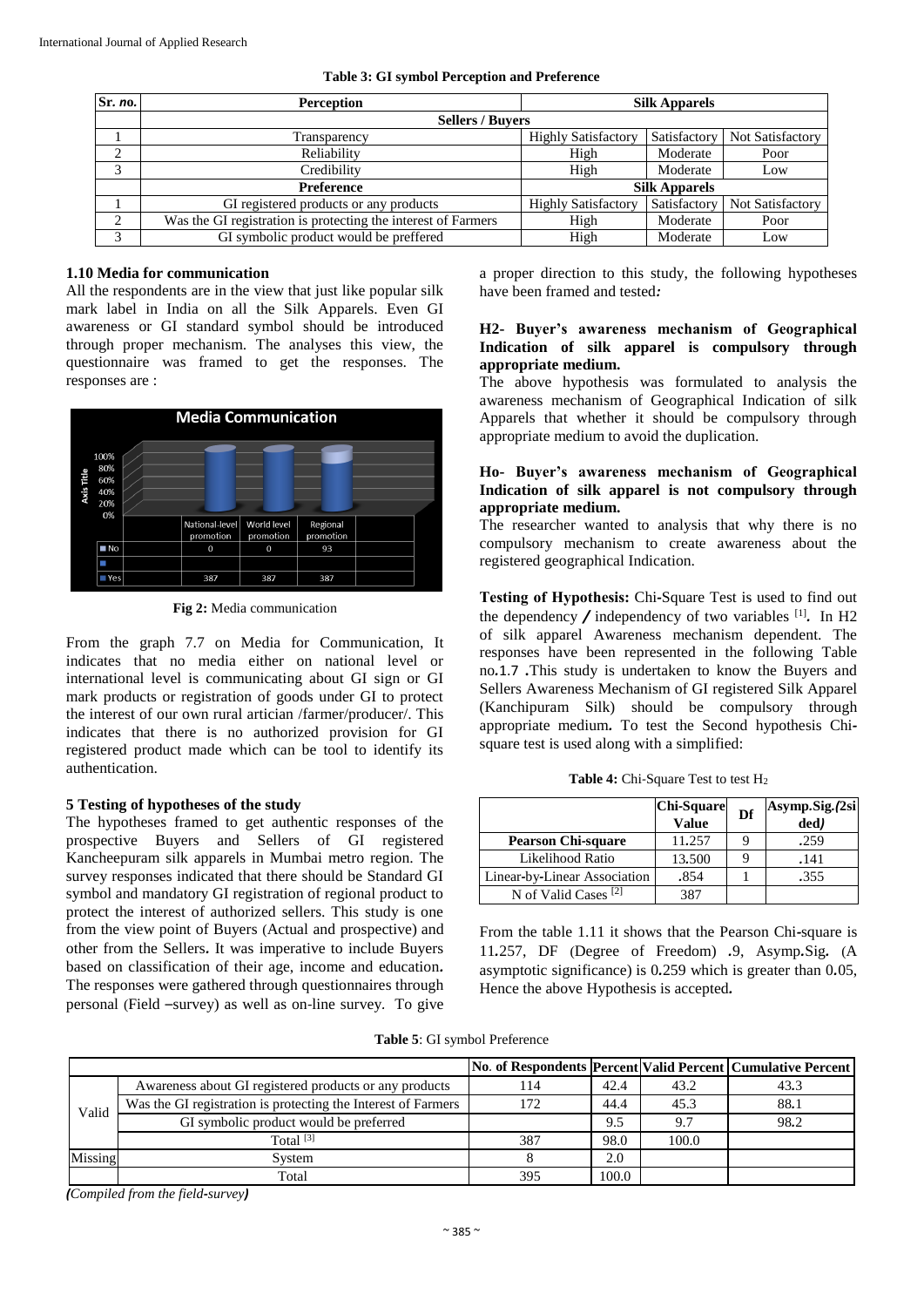

**Chart No. 1:** GI symbol Preference

From the Chart No. 1.11(a), indicate Parameters like Awareness about GI registered products, GI Symbolic presentation, GI is protecting interest of the farmer. To get the information on these parameters survey with appropriate questionnaire was made and field work was done. The chart 1.11 represents the responses about these parameters in percentage. Out of total 13 percent wants GI standard symbolic presentation on the farmers products. In other words, at base level ie at farmer or articisan level the GI standard symbolic presentation should be there. This will prove the Quality of the product. Out of total 42 percent are aware about the GI registration 58 percent is not at all. This is the alarming situation on GI registered products. Out of total 45 percent agrees that GI will protect the interest of the farmer.

To test the Second Hypothesis Chi-square test is used along with a simplified table. To analysis the Perception of buyers and sellers on GI International standard Symbolic Presentation on products in the form of Labeling unlike Silk Mark Logo. The responses are represented in the following table:

| s                | Parameter Chi-Square $\left  \text{d.f} \right $<br>$\int x^2$ value) |    | Asymp.<br>sig | <b>Decisions</b>                                                    | Conclusion                                                                                                                                                                                                                                                                                                                                                                       |
|------------------|-----------------------------------------------------------------------|----|---------------|---------------------------------------------------------------------|----------------------------------------------------------------------------------------------------------------------------------------------------------------------------------------------------------------------------------------------------------------------------------------------------------------------------------------------------------------------------------|
| Transparen<br>cy | 3.810                                                                 | 8  | .0874         | value is 0.874 Which<br>is $>$ than 0.05, Hence<br>HO is Accepted.  | Buyers and sellers Perception about the Symbolic presentation of the GI<br>registration (of international standard) is dependent on Transparency. This<br>indicates that the Symbolic presentation of international standard will bring<br>the Transparency. (More detail in next chapter)                                                                                       |
| Reliability      | 30.37                                                                 | 72 | 1.00          | $is > than 0.05$ . Hence<br>H0 is Accepted                          | Buyers and sellers Perception about the symbolic presentation of the GI<br>P value is 1.00 Which registration (of International Standard) is dependent on Reliability. It means<br>that if the GI registered products will have International standard symbolic<br>presentation. This will definitely create the reliability of buyers and sellers<br>on GI registered products. |
| Credibility      | 3.883                                                                 |    | .192          | P value is 3.88 which<br>is $>$ than 0.05. Hence<br>HO is Accepted. | Buyers and sellers Perception about the symbolic presentation of the GI<br>registered product with international standard symbols on the apparels is<br>dependent on<br>Credibility. In the other words it means the symbol on Silk apparel<br>registered under GI will give credibility. The word Credibility involves<br>Price, Quality, and Warranty.                         |

From the above table 1.11(b) the frame indicates using of Chi-square to test Hypothesis. The represented with the variables like Transparency, Reliability and Credibility. Transparency have influence on Perception of Symbolic presentation of GI registered products. The Transparency factors involved the Price and Quality. Credibility factor involved Warranty, Quality, and Price. Reliability involves GI symbolic presentation. The:

**Transparency:** P value is  $0.874$  which is  $>$  than  $0.05$ , Hence H0 is Accepted. Is this was considered as Parameters and the Variables of the study.

**Reliability**: *P* value is 1*.*00 which is > than 0*.*05*.*Hence H0 is Accepted.

**Credibility:** *P* value is 3.88 which is  $>$  than 0.05. Hence H0 is accepted. The finding and suggestions in details on basis of the testing of hypothesis has been included in  $7<sup>th</sup>$  chapter.

#### **Conclusion**

After having studied the definition by World organization and conducted local and regional study. The researcher collected secondary as well as primary data on the 'Sign or symbolic presentation of GI on product. It has been found that there is no such standard sign or symbolic presentation.